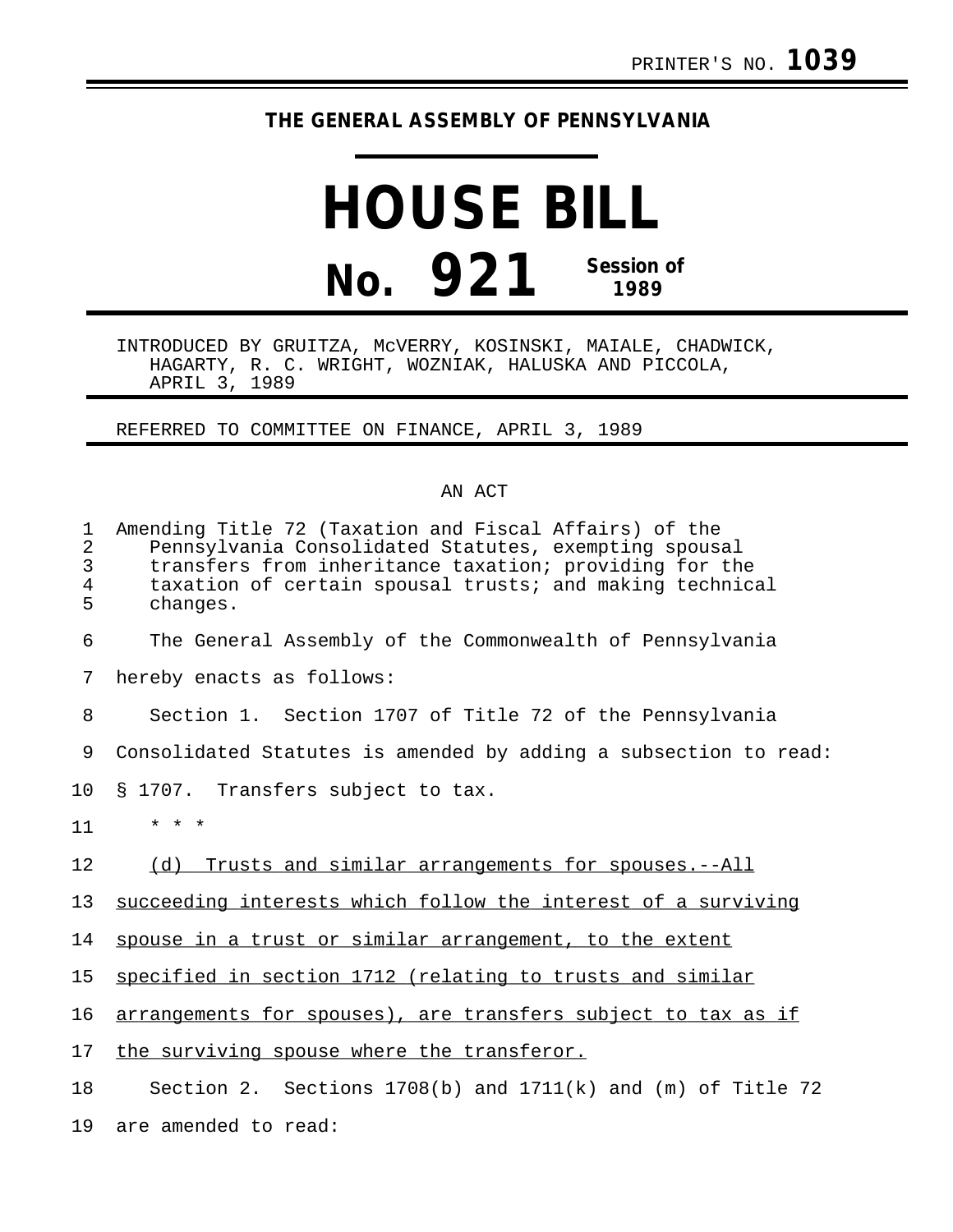1 § 1708. Joint tenancy.

2  $* * * *$ 

3 (b) Husband and wife.--[Except as provided in subsection 4 (c), this] This section shall not apply to property and 5 interests in property passing by right of survivorship to the 6 survivor of husband and wife.

7 \* \* \*

8 § 1711. Transfers not subject to tax.

9 \* \* \*

10 (k) Property subject to power of appointment.--Property 11 subject to a power of appointment, whether or not the power is 12 exercised, and notwithstanding any blending of such property 13 with the property of the donee, is exempt from inheritance tax 14 in the estate of the donee of the power of appointment, except 15 as provided in section 1712 (relating to trust and similar

16 arrangements for spouses).

17 \* \* \*

18 (m) Husband and wife.--Transfers of property to or for the 19 use of a husband or wife of the decedent are exempt from 20 <u>inheritance tax.</u> Property owned by husband and wife with right 21 of survivorship is exempt from inheritance tax. [If the 22 ownership was created within the meaning of section  $1707(c)(3)$ 23 the entire interest transferred shall be subject to tax under 24 section  $1707(c)(3)$  as though a part of the estate of the spouse 25 who created the co-ownership.]

26 \* \* \*

27 Section 3. Title 72 is amended by adding a section to read: 28 § 1712. Trusts and similar arrangements for spouses.

29 In the case of a transfer of property for the sole use of the 30 transferor's surviving spouse during the surviving spouse's 19890H0921B1039 - 2 -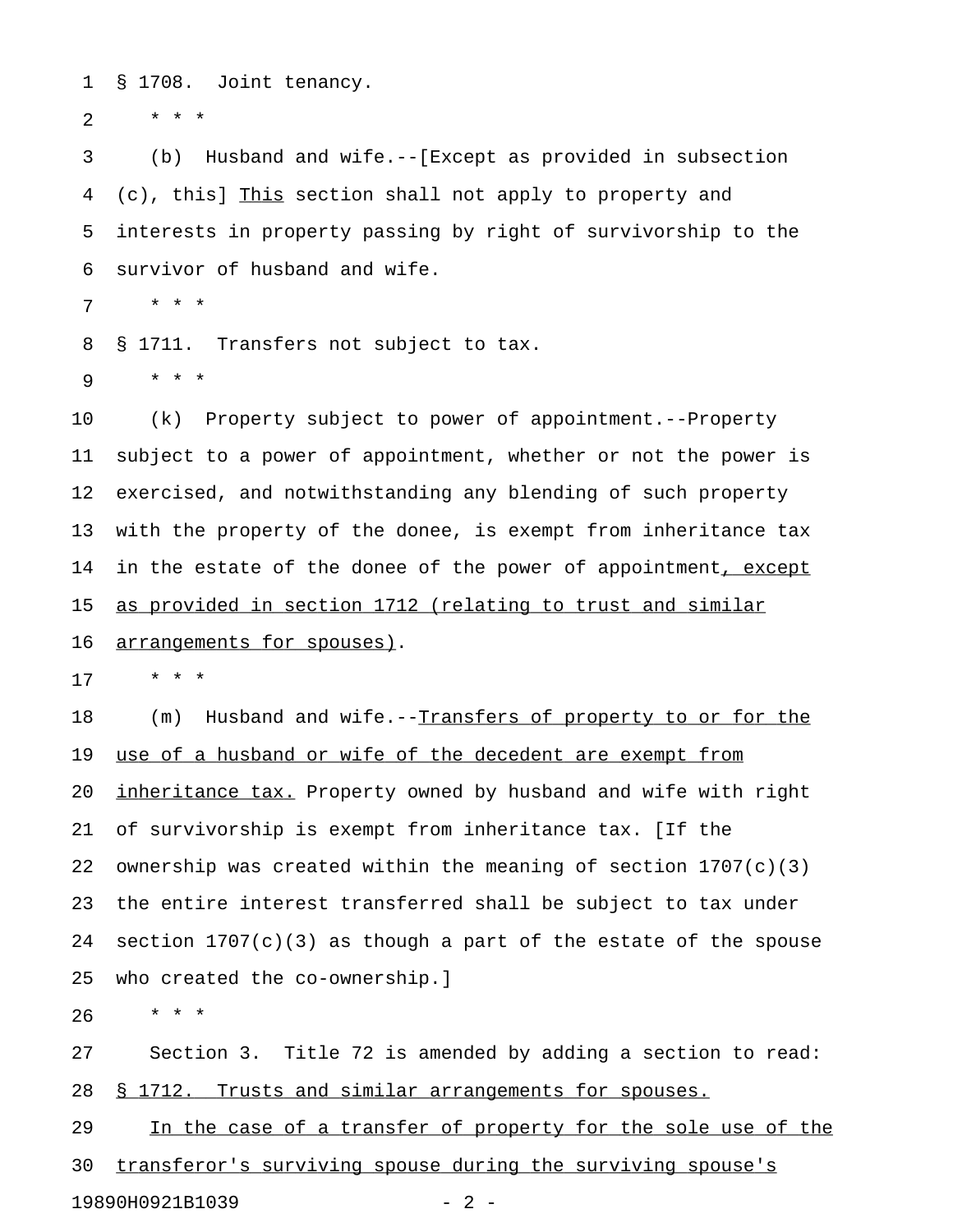| $\mathbf 1$ | lifetime, all succeeding interests which follow the interest of    |
|-------------|--------------------------------------------------------------------|
| 2           | the surviving spouse shall not be subject to tax as transfers by   |
| 3           | the transferor, but rather shall be deemed to be transfers         |
| 4           | subject to tax by the surviving spouse of the property held in     |
| 5           | the trust or similar arrangement at the death of the surviving     |
| 6           | spouse. Such succeeding interests shall be valued at the death     |
| 7           | of the surviving spouse and taxed at the tax rates applicable to   |
| 8           | dispositions by the surviving spouse. Any exemption from tax       |
| 9           | based upon the kind or location of property shall be based upon    |
| 10          | the kind or location of property held in the trust or similar      |
| 11          | arrangement at the surviving spouse's death.                       |
| 12          | Section 4. Sections $1716(a)(1)$ and $(2)$ and $(e)$ and $1730(1)$ |
| 13          | and (2) of Title 72 are amended to read:                           |
| 14          | § 1716. Inheritance tax.                                           |
| 15          | $(a)$ Rate of tax.--                                               |
| 16          | Inheritance tax upon the transfer of property<br>(1)               |
| 17          | passing to or for the use of any of the following shall be at      |
| 18          | the rate of 6%:                                                    |
| 19          | Grandfather, grandmother, father, mother[,<br>(i)                  |
| 20          | husband, wife] and lineal descendants.                             |
| 21          | (ii) Wife or widow and husband or widower of a                     |
| 22          | child.                                                             |
| 23          | Inheritance tax upon the transfer of property<br>(2)               |
| 24          | passing to or for the use of all persons other than those          |
| 25          | designated in paragraph $(1)$ or exempt under section $1711(m)$    |
| 26          | (relating to transfers not subject to tax) shall be at the         |
| 27          | rate of 15%.                                                       |
| 28          | * * *                                                              |
| 29          | (e) Compromise as to rate of future interests.--If the rate        |
|             |                                                                    |

19890H0921B1039 - 3 -

30 of tax which will be applicable when [a future]  $\underline{an}$  interest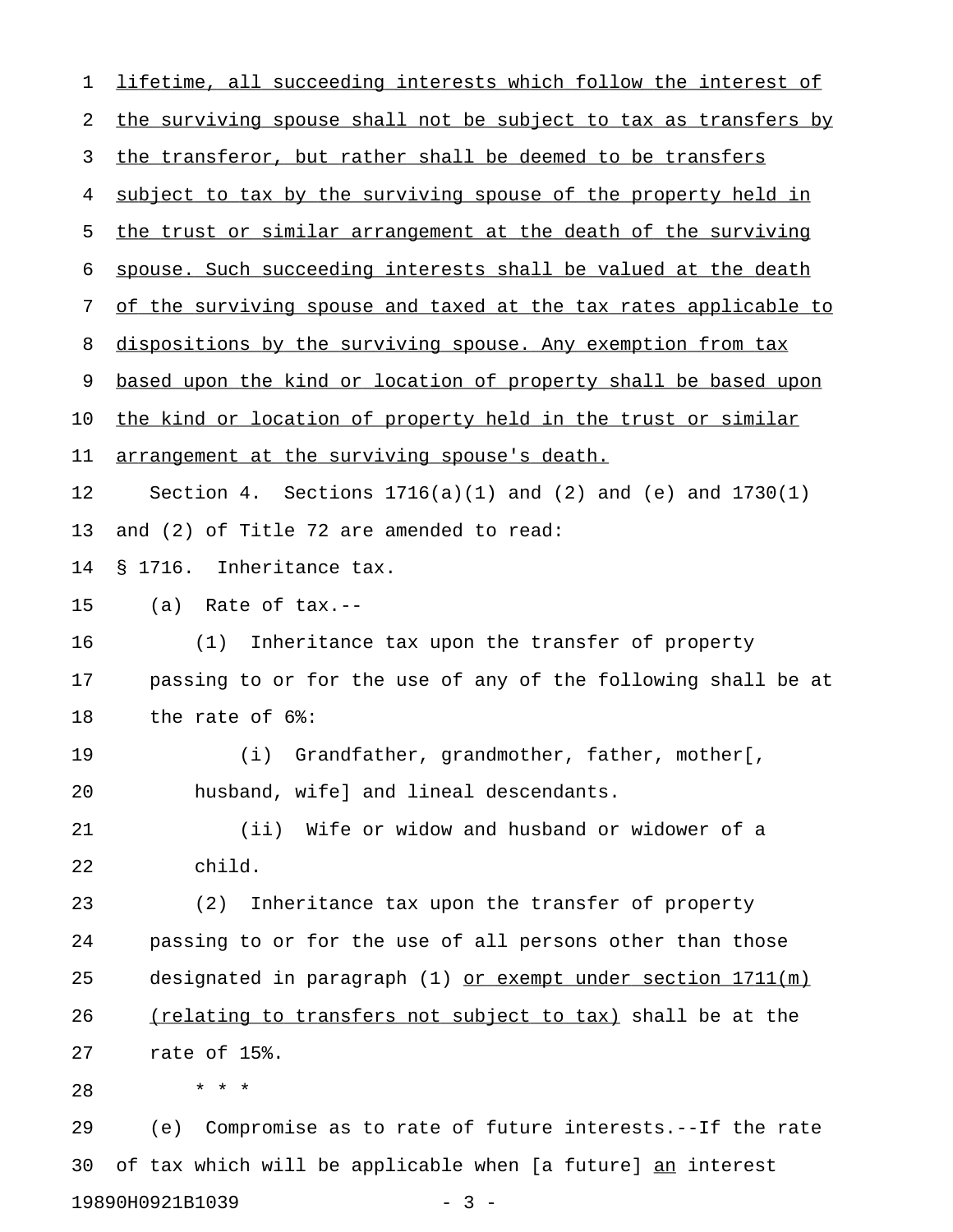1 vests in possession and enjoyment cannot be established with 2 certainty, the department, after consideration of relevant 3 actuarial factors, valuations and other pertinent circumstances, 4 may enter into an agreement with the person responsible for 5 payment to establish a specified amount of tax which, when paid 6 within 60 days after the agreement, shall constitute full 7 payment of all tax otherwise due upon such transfer. Rights of 8 withdrawal of a surviving spouse not exercised within nine 9 months of the transferor's death shall be ignored in making such 10 calculations. 11 \* \* \* 12 § 1730. Deductions not allowed. 13 The following are not deductible: 14 [(1) The value of assets claimed for the spouse's 15 allowance under 20 Pa.C.S. § 2102 (relating to share of 16 surviving spouse).] 17 (2) Claims of a former [or surviving] spouse, or others, 18 under an agreement between the former [or surviving] spouse 19 and the decedent, insofar as they arise in consideration of a 20 relinquishment or promised relinquishment of marital or 21 support rights. 22 \* \* \* 23 Section 5. Section 1744 is amended by adding a subsection to 24 read: 25 § 1744. Source of payment. 26 \* \* \* 27 (e.1) Trusts for spouses.--In the absence of a contrary 28 intent appearing in the instrument creating the trust or similar 29 arrangement, and in the absence of a contrary direction by the 30 surviving spouse, the inheritance tax, including interest, due

19890H0921B1039 - 4 -